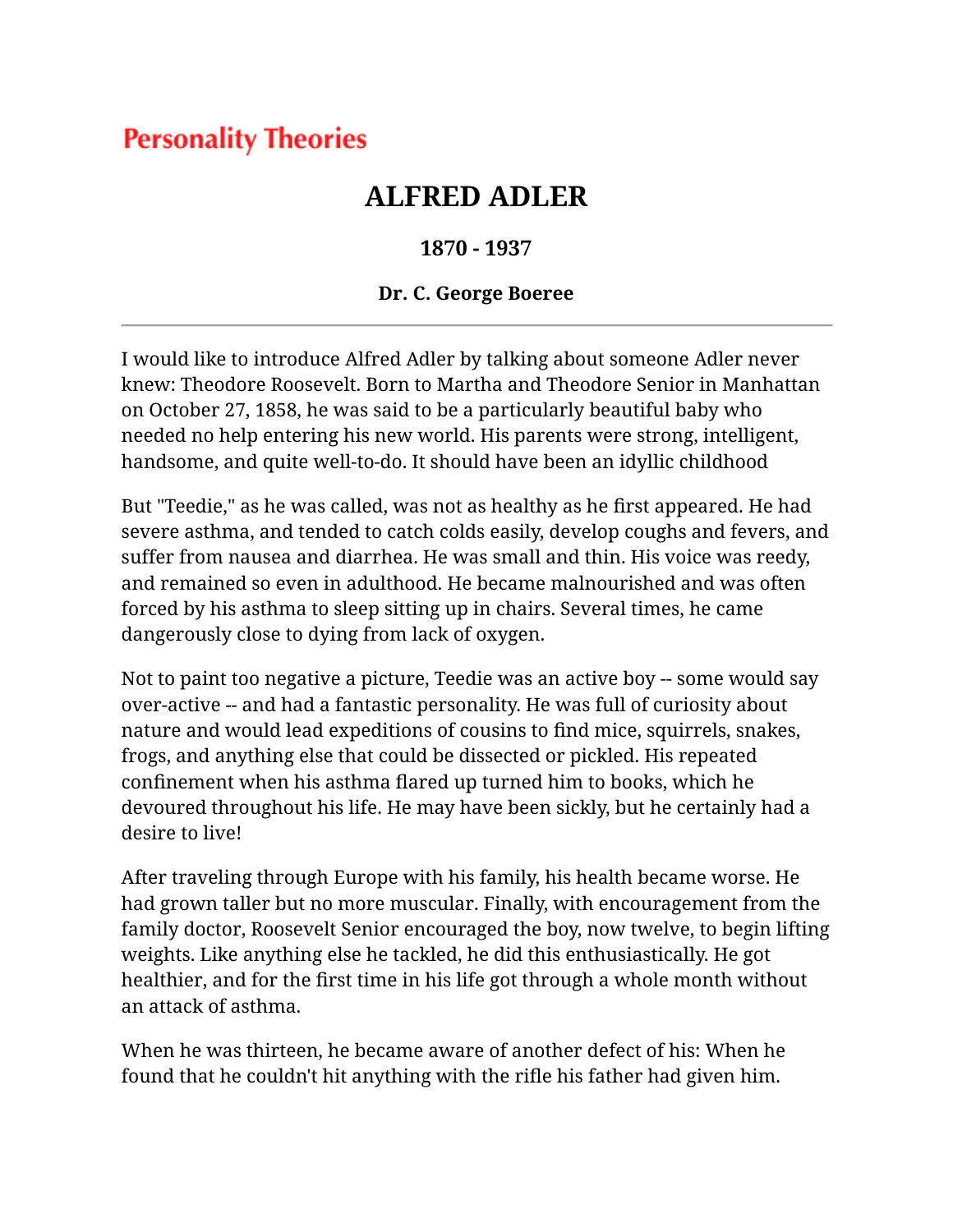When friends read a billboard to him -- he didn't realize it had writing on it -- it was discovered that he was terribly nearsighted!

In the same year, he was sent off to the country on his own after a bad attack of asthma. On the way, he was waylaid by a couple of other boys his own age. He found that not only couldn't he defend himself, he couldn't even lay a hand on them. He later announced to his father his intention to learn to box. By the time he went to Harvard, he was not only a healthier Teddy Roosevelt, but was a regular winner of a variety of athletic contests.

The rest, as they say, is history. "Teedie" Roosevelt went on to become a successful New York assemblyman, North Dakota cowboy, New York commissioner of police, Assistant secretary of the Navy, lieutenant colonel of the "Rough Riders," the Governor of New York, and best-selling author, all by the age of forty. With the death of President William McKinley in 1901, Theodore Roosevelt became the youngest president of the United States.

How is it that someone so sickly should become so healthy, vigorous, and successful? Why is it that some children, sickly or not, thrive, while others wither away? Is the drive that Roosevelt had peculiar to him, or is it something that lies in each of us? These kinds of questions intrigued a young Viennese physician named Alfred Adler, and led him to develop his theory, called **Individual Psychology**.

#### **Biography**

Alfred Adler was born in the suburbs of Vienna on February 7, 1870, the third child, second son, of a Jewish grain merchant and his wife. As a child, Alfred developed rickets, which kept him from walking until he was four years old. At five, he nearly died of pneumonia. It was at this age that he decided to be a physician.

Alfred was an average student and preferred playing outdoors to being cooped up in school. He was quite outgoing, popular, and active, and was known for his efforts at outdoing his older brother, Sigmund.

He received a medical degree from the University of Vienna in 1895. During his college years, he became attached to a group of socialist students, among which he found his wife-to-be, Raissa Timofeyewna Epstein. She was an intellectual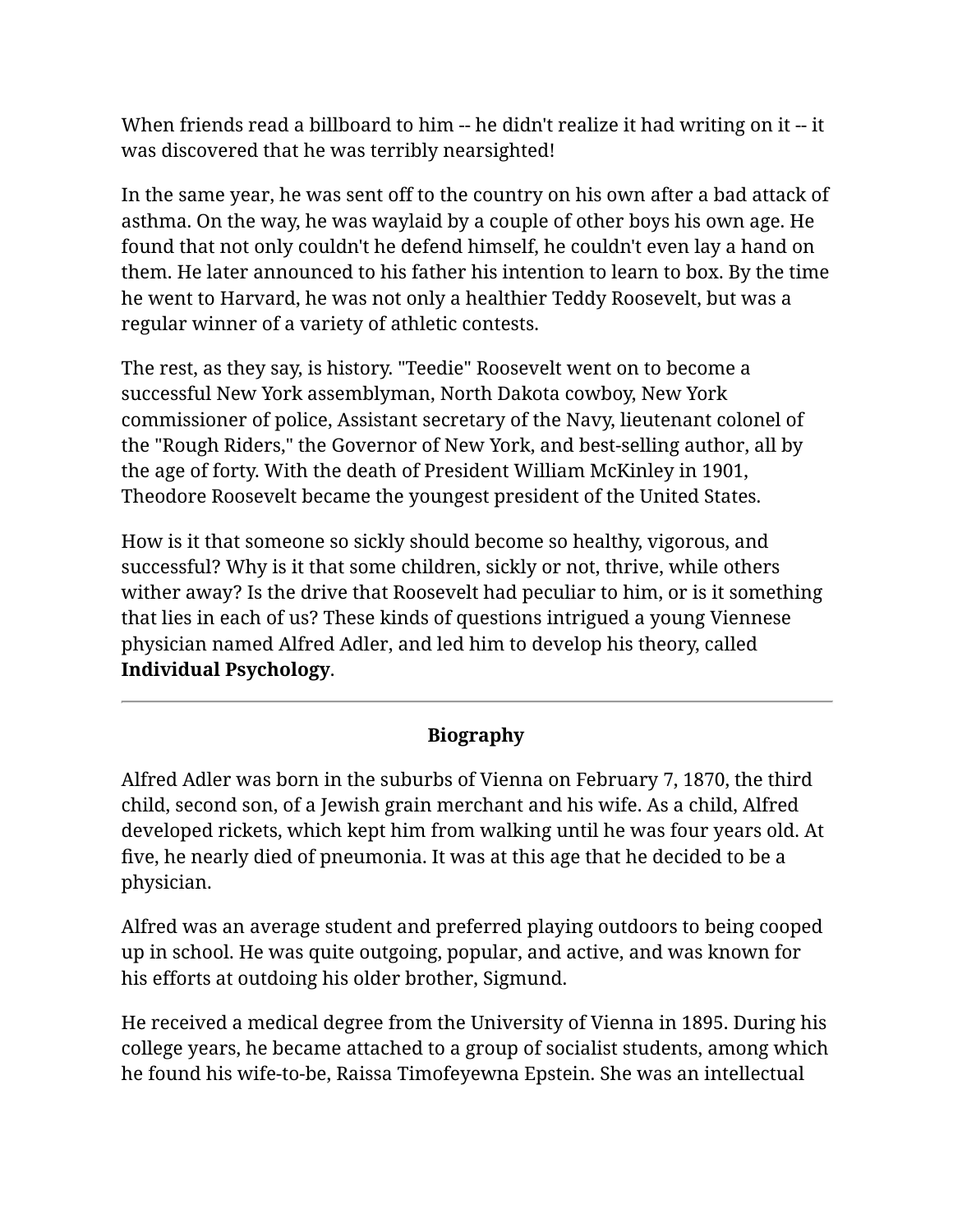and social activist who had come from Russia to study in Vienna. They married in 1897 and eventually had four children, two of whom became psychiatrists.

He began his medical career as an opthamologist, but he soon switched to general practice, and established his office in a lower-class part of Vienna, across from the **Prater**, a combination amusement park and circus. His clients included circus people, and it has been suggested (Furtmuller, 1965) that the unusual strengths and weaknesses of the performers led to his insights into **organ inferiorities** and **compensation**.

He then turned to psychiatry, and in 1907 was invited to join Freud's discussion group. After writing papers on organic inferiority, which were quite compatible with Freud's views, he wrote, first, a paper concerning an **aggression instinct**, which Freud did not approve of, and then a paper on children's feelings of inferiority, which suggested that Freud's sexual notions be taken more metaphorically than literally.

Although Freud named Adler the president of the Viennese Analytic Society and the co-editor of the organization's newsletter, Adler didn't stop his criticism. A debate between Adler's supporters and Freud's was arranged, but it resulted in Adler, with nine other members of the organization, resigning to

form the Society for Free Psychoanalysis in 1911. This organization became The Society for Individual Psychology in the following year.

During World War I, Adler served as a physician in the Austrian Army, first on the Russian front, and later in a children's hospital. He saw first hand the damage that war does, and his thought turned increasingly to the concept of



**social interest**. He felt that if humanity was to survive, it had to change its ways!

After the war, he was involved in various projects, including clinics attached to state schools and the training of teachers. In 1926, he went to the United States to lecture, and he eventually accepted a visiting position at the Long Island College of Medicine. In 1934, he and his family left Vienna forever. On May 28, 1937, during a series of lectures at Aberdeen University, he died of a heart attack.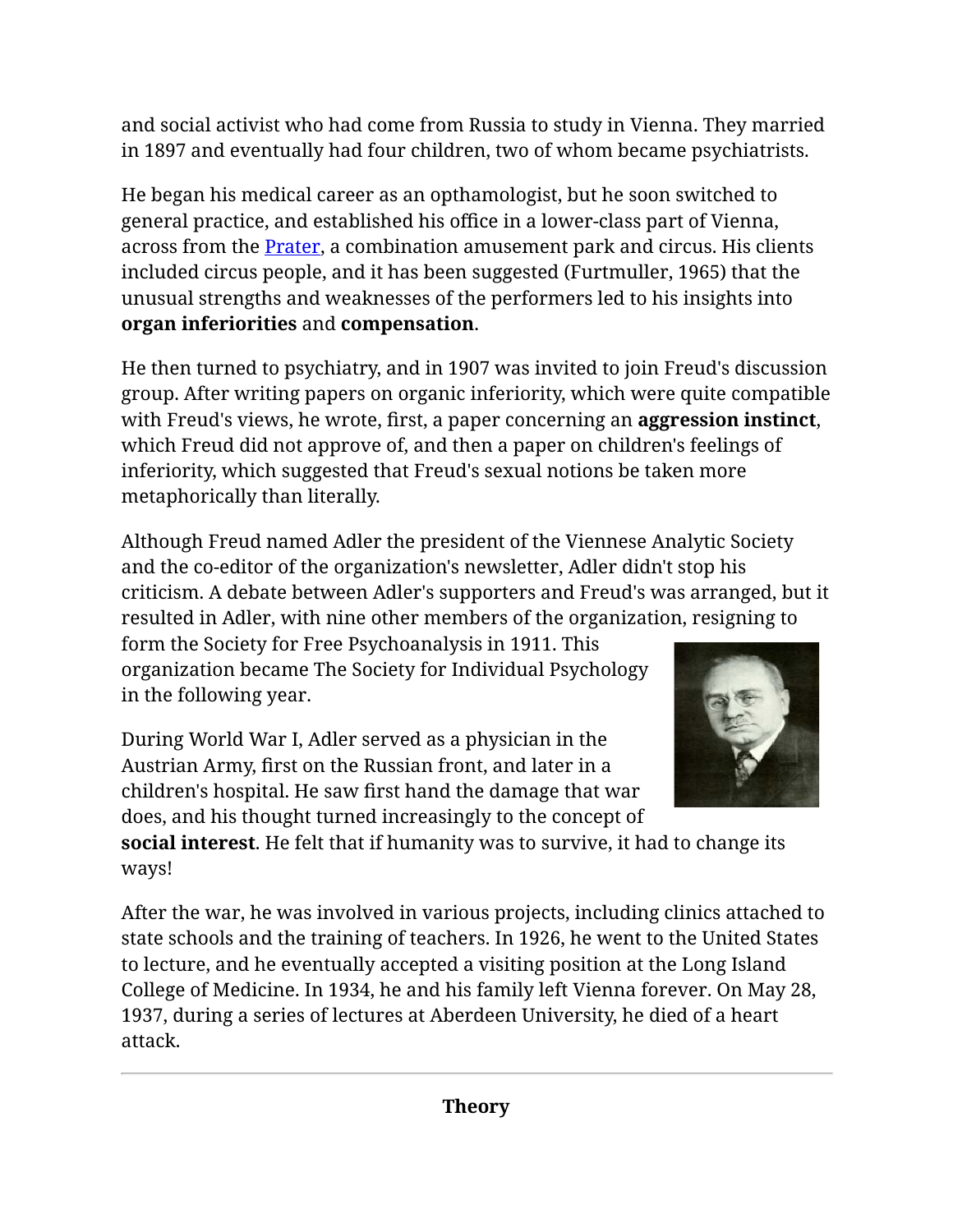Alfred Adler postulates a single "drive" or motivating force behind all our behavior and experience. By the time his theory had gelled into its most mature form, he called that motivating force the **striving for perfection**. It is the desire we all have to fulfill our potentials, to come closer and closer to our ideal. It is, as many of you will already see, very similar to the more popular idea of self-actualization.

"Perfection" and "ideal" are troublesome words, though. On the one hand, they are very positive goals. Shouldn't we all be striving for the ideal? And yet, in psychology, they are often given a rather negative connotation. Perfection and ideals are, practically by definition, things you can't reach. Many people, in fact, live very sad and painful lives trying to be perfect! As you will see, other theorists, like Karen Horney and Carl Rogers, emphasize this problem. Adler talks about it, too. But he sees this negative kind of idealism as a perversion of the more positive understanding. We will return to this in a little while.

Striving for perfection was not the first phrase Adler used to refer to his single motivating force. His earliest phrase was the **aggression drive**, referring to the reaction we have when other drives, such as our need to eat, be sexually satisfied, get things done, or be loved, are frustrated. It might be better called the assertiveness drive, since we tend to think of aggression as physical and negative. But it was Adler's idea of the aggression drive that first caused friction between him and Freud. Freud was afraid that it would detract from the crucial position of the sex drive in psychoanalytic theory. Despite Freud's dislike for the idea, he himself introduced something very similar much later in his life: the death instinct.

Another word Adler used to refer to basic motivation was **compensation**, or striving to overcome. Since we all have problems, short-comings, inferiorities of one sort or another, Adler felt, earlier in his writing, that our personalities could be accounted for by the ways in which we do -- or don't -- compensate or overcome those problems. The idea still plays an important role in his theory, as you will see, but he rejected it as a label for the basic motive because it makes it sound as if it is your problems that cause you to be what you are.

One of Adler's earliest phrases was **masculine protest**. He noted something pretty obvious in his culture (and by no means absent from our own): Boys were held in higher esteem than girls. Boys wanted, often desperately, to be thought of as strong, aggressive, in control -- i.e. "masculine" -- and not weak, passive, or dependent -- i.e. "feminine." The point, of course, was that men are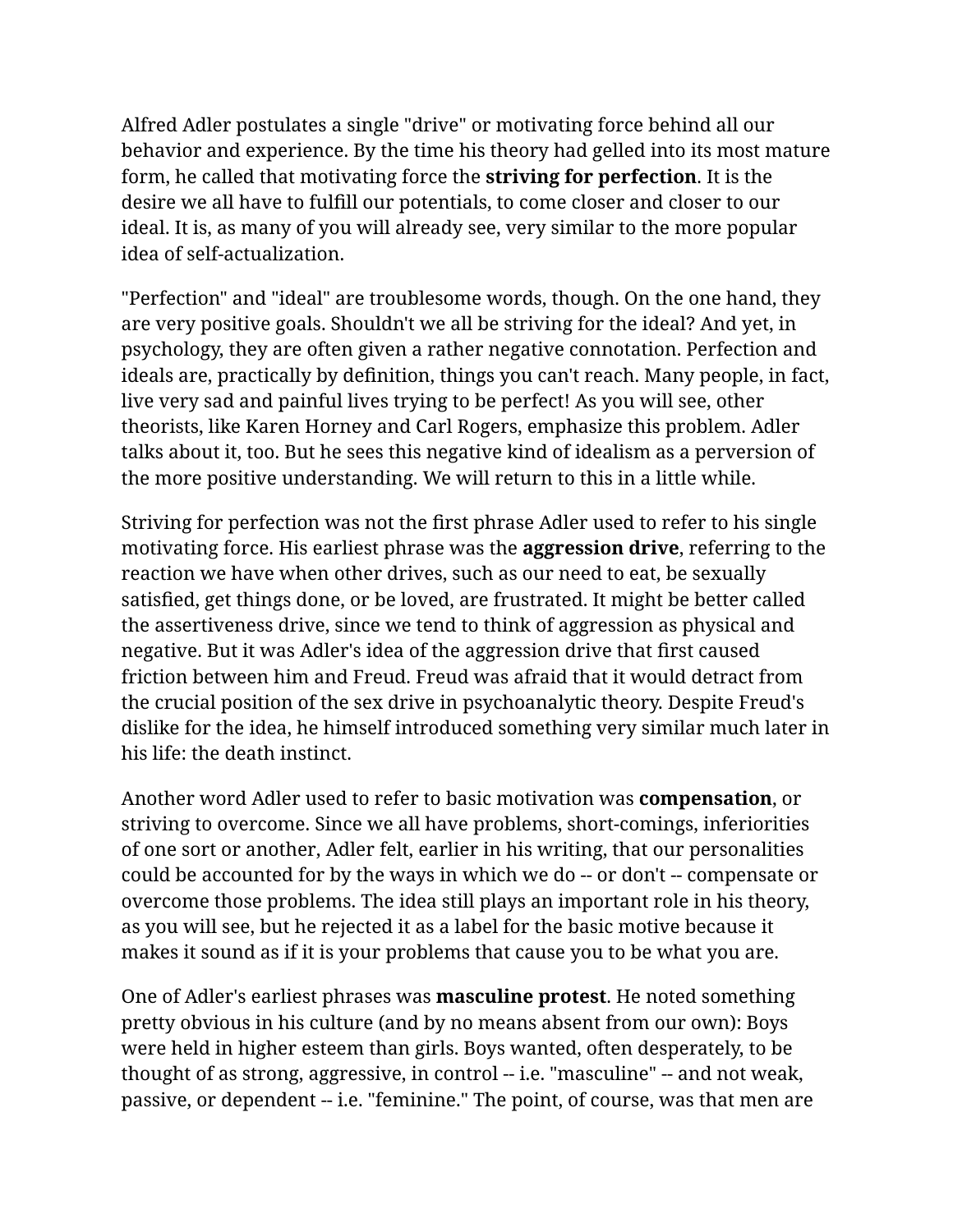somehow basically better than women. They do, after all, have the power, the education, and apparently the talent and motivation needed to do "great things," and women don't.

You can still hear this in the kinds of comments older people make about little boys and girls: If a baby boy fusses or demands to have his own way (masculine protest!), they will say he's a natural boy; If a little girl is quiet and shy, she is praised for her femininity; If, on the other hand, the boy is quiet and shy, they worry that he might grow up to be a sissy; Or if a girl is assertive and gets her way, they call her a "tomboy" and will try to reassure you that she'll grow out of it!

But Adler did not see men's assertiveness and success in the world as due to some innate superiority. He saw it as a reflection of the fact that boys are encouraged to be assertive in life, and girls are discouraged. Both boys and girls, however, begin life with the capacity for "protest!" Because so many people misunderstood him to mean that men are, innately, more assertive, lead him to limit his use of the phrase.

The last phrase he used, before switching to striving for perfection, was **striving for superiority**. His use of this phrase reflects one of the philosophical roots of his ideas: Friederich Nietzsche developed a philosophy that considered the will to power the basic motive of human life. Although striving for superiority does refer to the desire to be better, it also contains the idea that we want to be better than others, rather than better in our own right. Adler later tended to use striving for superiority more in reference to unhealthy or neurotic striving.

#### **Life style**

A lot of this playing with words reflects Adler's groping towards a really different kind of personality theory than that represented by Freud's. Freud's theory was what we nowadays would call a reductionistic one: He tried most of his life to get the concepts down to the physiological level. Although he admitted failure in the end, life is nevertheless explained in terms of basic physiological needs. In addition, Freud tended to "carve up" the person into smaller theoretical concepts -- the id, ego, and superego -- as well.

Adler was influenced by the writings of Jan Smuts, the South African philosopher and statesman. Smuts felt that, in order to understand people, we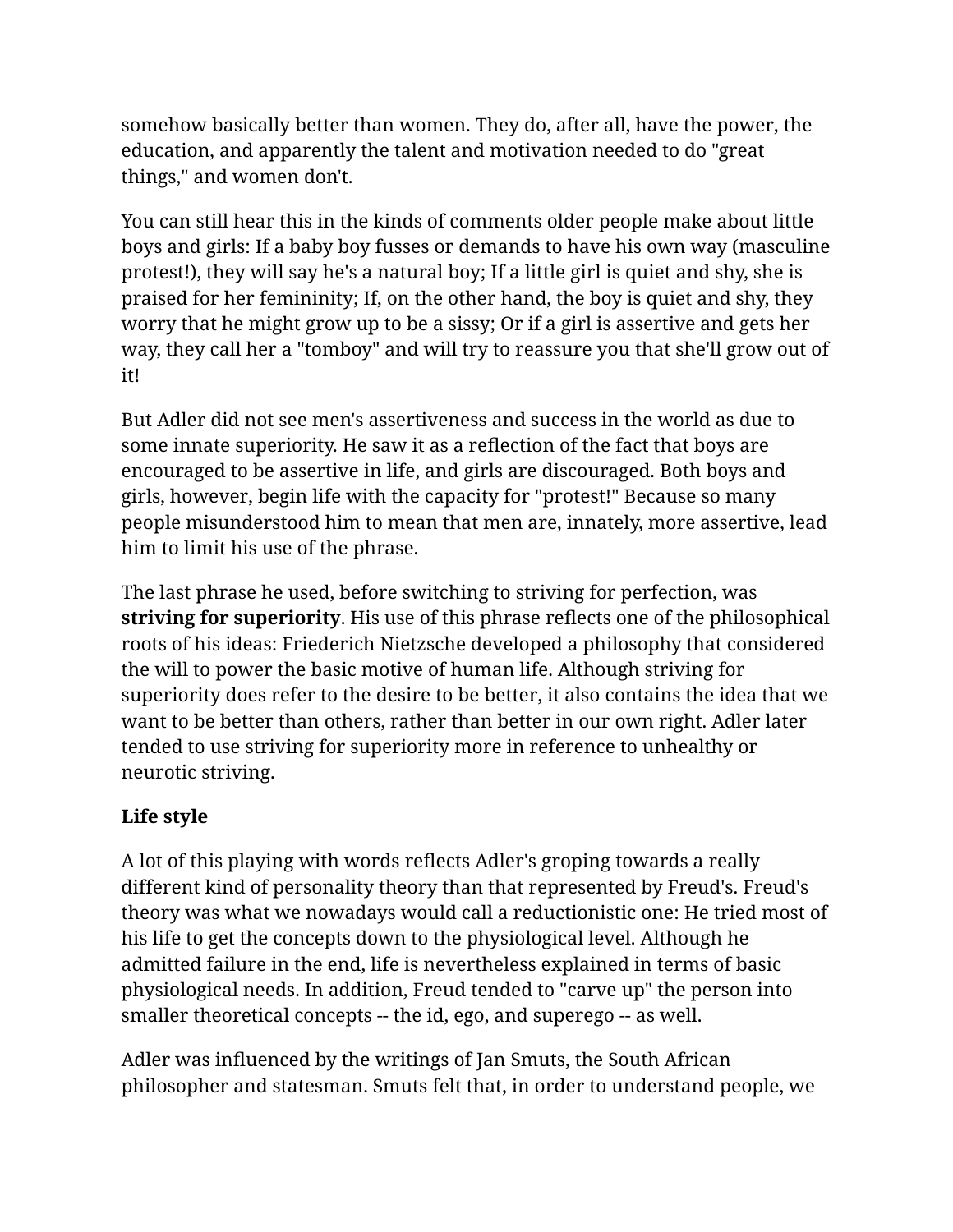have to understand them more as unified wholes than as a collection of bits and pieces, and we have to understand them in the context of their environment, both physical and social. This approach is called **holism**, and Adler took it very much to heart.

First, to reflect the idea that we should see people as wholes rather than parts, he decided to label his approach to psychology **individual psychology**. The word individual means literally "un-divided."

Second, instead of talking about a person's personality, with the traditional sense of internal traits, structures, dynamics, conflicts, and so on, he preferred to talk about **style of life** (nowadays, "lifestyle"). Life style refers to how you live your life, how you handle problems and interpersonal relations. Here's what he himself had to say about it: "The style of life of a tree is the individuality of a tree expressing itself and molding itself in an environment. We recognize a style when we see it against a background of an environment different from what we expect, for then we realize that every tree has a life pattern and is not merely a mechanical reaction to the environment."

#### **Teleology**

The last point -- that lifestyle is "not merely a mechanical reaction" -- is a second way in which Adler differs dramatically from Freud. For Freud, the things that happened in the past, such as early childhood trauma, determine what you are like in the present. Adler sees motivation as a matter of moving towards the future, rather than being driven, mechanistically, by the past. We are drawn towards our goals, our purposes, our ideals. This is called **teleology**.

Moving things from the past into the future has some dramatic effects. Since the future is not here yet, a teleological approach to motivation takes the necessity out of things. In a traditional mechanistic approach, cause leads to effect: If a, b, and c happen, then x, y, and z must, of necessity, happen. But you don't have to reach your goals or meet your ideals, and they can change along the way. Teleology acknowledges that life is hard and uncertain, but it always has room for change!

Another major influence on Adler's thinking was the philosopher Hans Vaihinger, who wrote a book called **The Philosophy of "As If."** Vaihinger believed that ultimate truth would always be beyond us, but that, for practical purposes, we need to create partial truths. His main interest was science, so he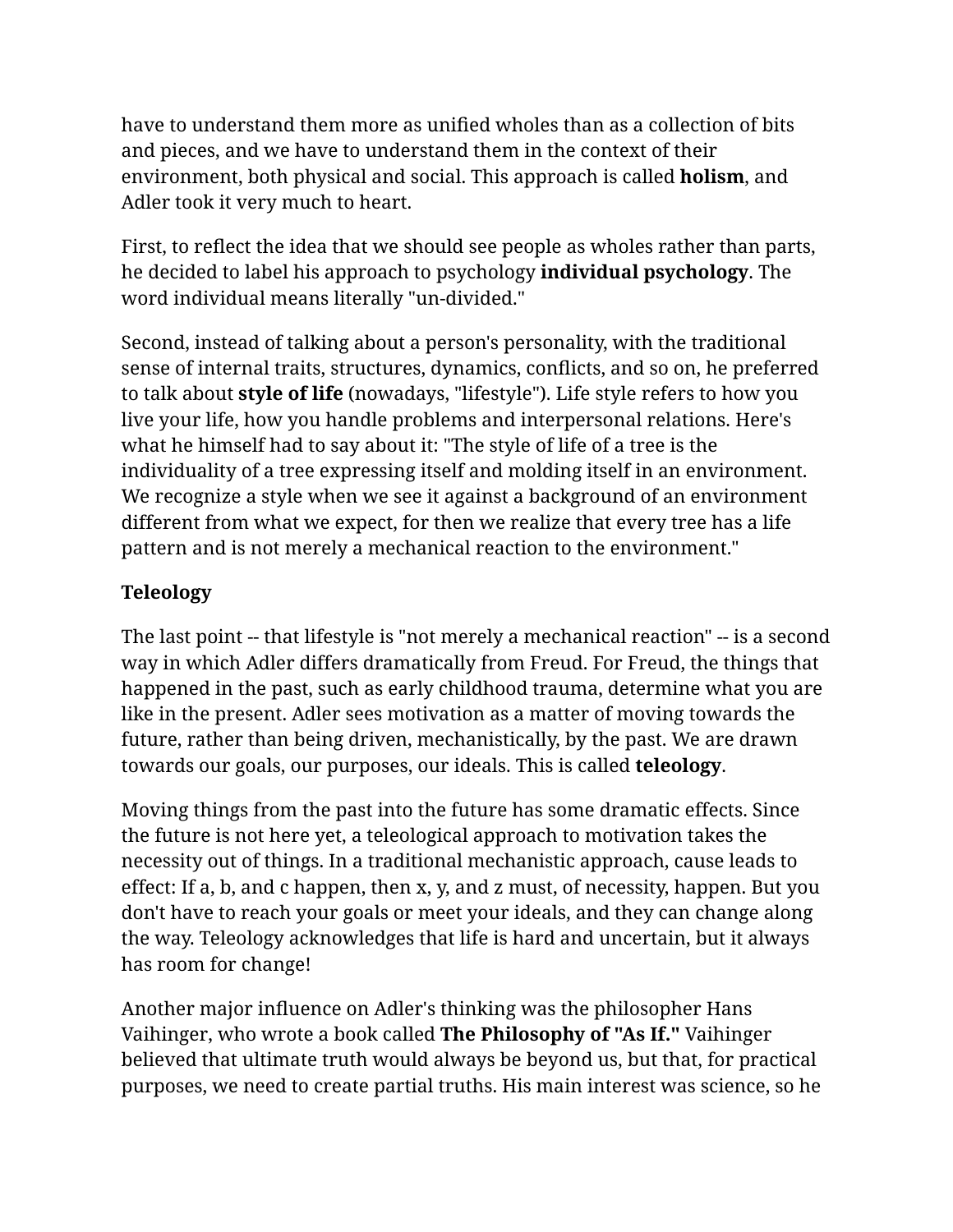gave as examples such partial truths as protons and electrons, waves of light, gravity as distortion of space, and so on. Contrary to what many of us nonscientists tend to assume, these are not things that anyone has seen or proven to exist: They are useful constructs. They work for the moment, let us do science, and hopefully will lead to better, more useful constructs. We use them "as if" they were true. He called these partial truths **fictions**.

Vaihinger, and Adler, pointed out that we use these fictions in day to day living as well. We behave as if we knew the world would be here tomorrow, as if we were sure what good and bad are all about, as if everything we see is as we see it, and so on. Adler called this **fictional finalism**. You can understand the phrase most easily if you think about an example: Many people behave as if there were a heaven or a hell in their personal future. Of course, there may be a heaven or a hell, but most of us don't think of this as a proven fact. That makes it a "fiction" in Vaihinger's and Adler's sense of the word. And finalism refers to the teleology of it: The fiction lies in the future, and yet influences our behavior today.

Adler added that, at the center of each of our lifestyles, there sits one of these fictions, an important one about who we are and where we are going.

#### **Social interest**

Second in importance only to striving for perfection is the idea of **social interest** or social feeling (originally called **Gemeinschaftsgefuhl** or "community feeling"). In keeping with his holism, it is easy to see that anyone "striving for perfection" can hardly do so without considering his or her social environment. As social animals, we simply don't exist, much less thrive, without others, and even the most resolute people-hater forms that hatred in a social context!

Adler felt that social concern was not simply inborn, nor just learned, but a combination of both: It is based on an innate disposition, but it has to be nurtured to survive. That it is to some extent innate is shown by the way babies and small children often show sympathy for others without having been taught to do so. Notice how, when one baby in a nursery begins to cry, they all begin to cry. Or how, when we walk into a room where people are laughing, we ourselves begin to smile.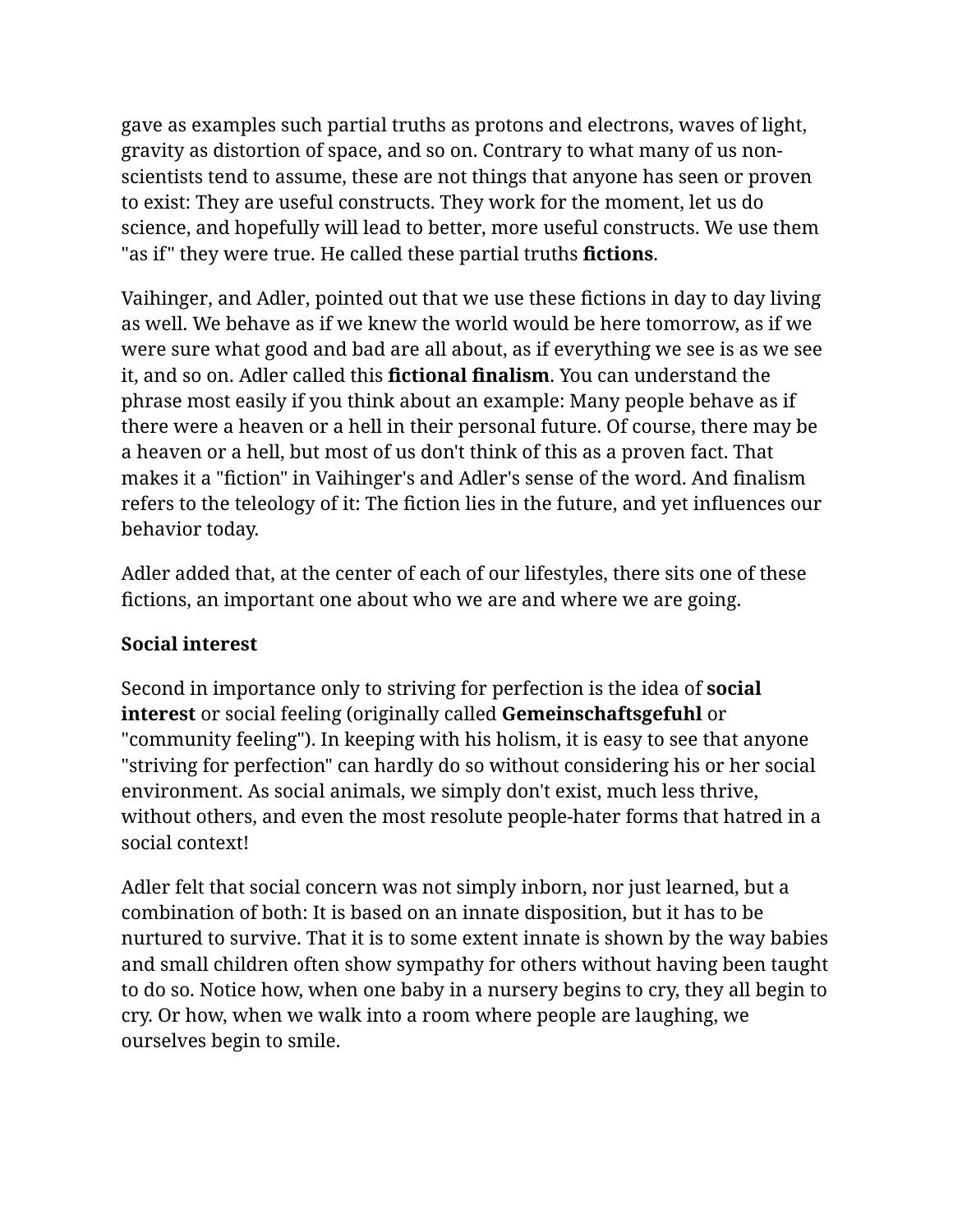And yet, right along with the examples of how generous little children can be to others, we have examples of how selfish and cruel they can be. Although we instinctively seem to know that what hurts him can hurt me, and vice versa, we also instinctively seem to know that, if we have to choose between it hurting him and it hurting me, we'll take "hurting him" every time! So the tendency to empathize must be supported by parents and the culture at large. Even if we disregard the possibilities of conflict between my needs and yours, empathy involves feeling the pain of others, and in a hard world, that can quickly become overwhelming. Much easier to just "toughen up" and ignore that unpleasant empathy -- unless society steps in on empathy's behalf!

One misunderstanding Adler wanted to avoid was the idea that social interest was somehow another version of extraversion. Americans in particular tend to see social concern as a matter of being open and friendly and slapping people on the back and calling them by their first names. Some people may indeed express their social concern this way; But other people just use that kind of behavior to further their own ends. Adler meant social concern or feeling not in terms of particular social behaviors, but in the much broader sense of caring for family, for community, for society, for humanity, even for life. Social concern is a matter of being useful to others.

On the other hand, a lack of social concern is, for Adler, the very definition of mental ill-health: All failures -- neurotics, psychotics, criminals, drunkards, problem children, suicides, perverts, and prostitutes -- are failures because they are lacking in social interest.... Their goal of success is a goal of personal superiority, and their triumphs have meaning only to themselves.

#### **Inferiority**

Here we are, all of us, "pulled" towards fulfillment, perfection, selfactualization. And yet some of us -- the failures -- end up terribly unfulfilled, baldly imperfect, and far from self-actualized. And all because we lack social interest, or, to put it in the positive form, because we are too self-interested. So what makes so many of us self-interested?

Adler says it's a matter of being overwhelmed by our **inferiority**. If you are moving along, doing well, feeling competent, you can afford to think of others. If you are not, if life is getting the best of you, then your attentions become increasingly focussed on yourself.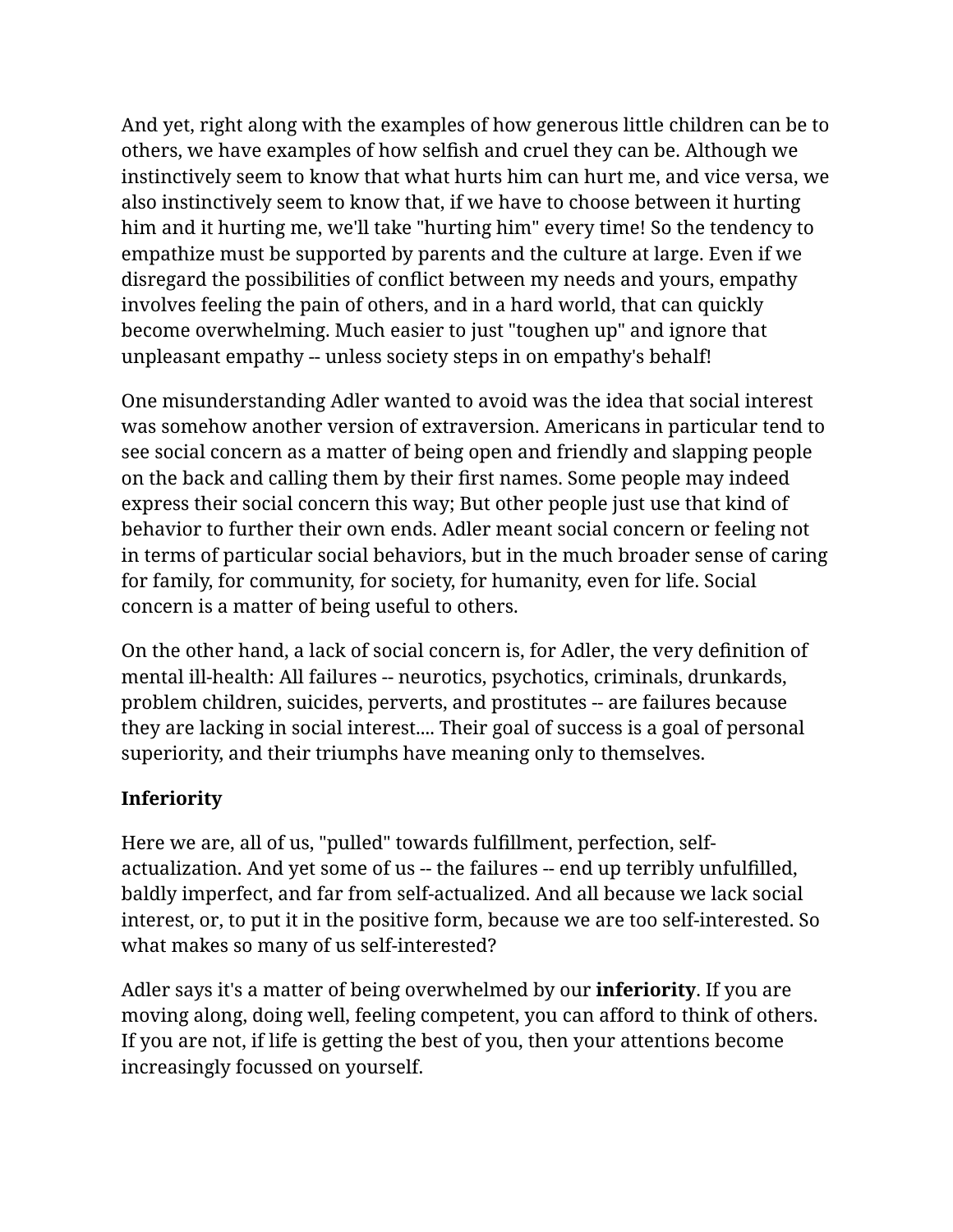Obviously, everyone suffers from inferiority in one form or another. For example, Adler began his theoretical work considering **organ inferiority**, that is, the fact that each of us has weaker, as well as stronger, parts of our anatomy or physiology. Some of us are born with heart murmurs, or develop heart problems early in life; Some have weak lungs, or kidneys, or early liver problems; Some of us stutter or lisp; Some have diabetes, or asthma, or polio; Some have weak eyes, or poor hearing, or a poor musculature; Some of us have innate tendencies to being heavy, others to being skinny; Some of us are retarded, some of us are deformed; Some of us are terribly tall or terribly short; And so on and so on.

Adler noted that many people respond to these organic inferiorities with **compensation**. They make up for their deficiencies in some way: The inferior organ can be strengthened and even become stronger than it is in others; Or other organs can be overdeveloped to take up the slack; Or the person can psychologically compensate for the organic problem by developing certain skills or even certain personality styles. There are, as you well know, many examples of people who overcame great physical odds to become what those who are better endowed physically wouldn't even dream of!

Sadly, there are also many people who cannot handle their difficulties, and live lives of quiet despair. I would guess that our optimistic, up-beat society seriously underestimates their numbers.

But Adler soon saw that this is only part of the picture. Even more people have **psychological inferiorities**. Some of us are told that we are dumb, or ugly, or weak. Some of us come to believe that we are just plain no good. In school, we are tested over and over, and given grades that tell us we aren't as good as the next person. Or we are demeaned for our pimples or our bad posture and find ourselves without friends or dates. Or we are forced into basketball games, where we wait to see which team will be stuck with us. In these examples, it's not a matter of true organic inferiority -- we are not really retarded or deformed or weak -- but we learn to believe that we are. Again, some compensate by becoming good at what we feel inferior about. More compensate by becoming good at something else, but otherwise retaining our sense of inferiority. And some just never develop any self esteem at all.

If the preceding hasn't hit you personally yet, Adler also noted an even more general form of inferiority: The natural inferiority of children. all children are, by nature, smaller, weaker, less socially and intellectually competent, than the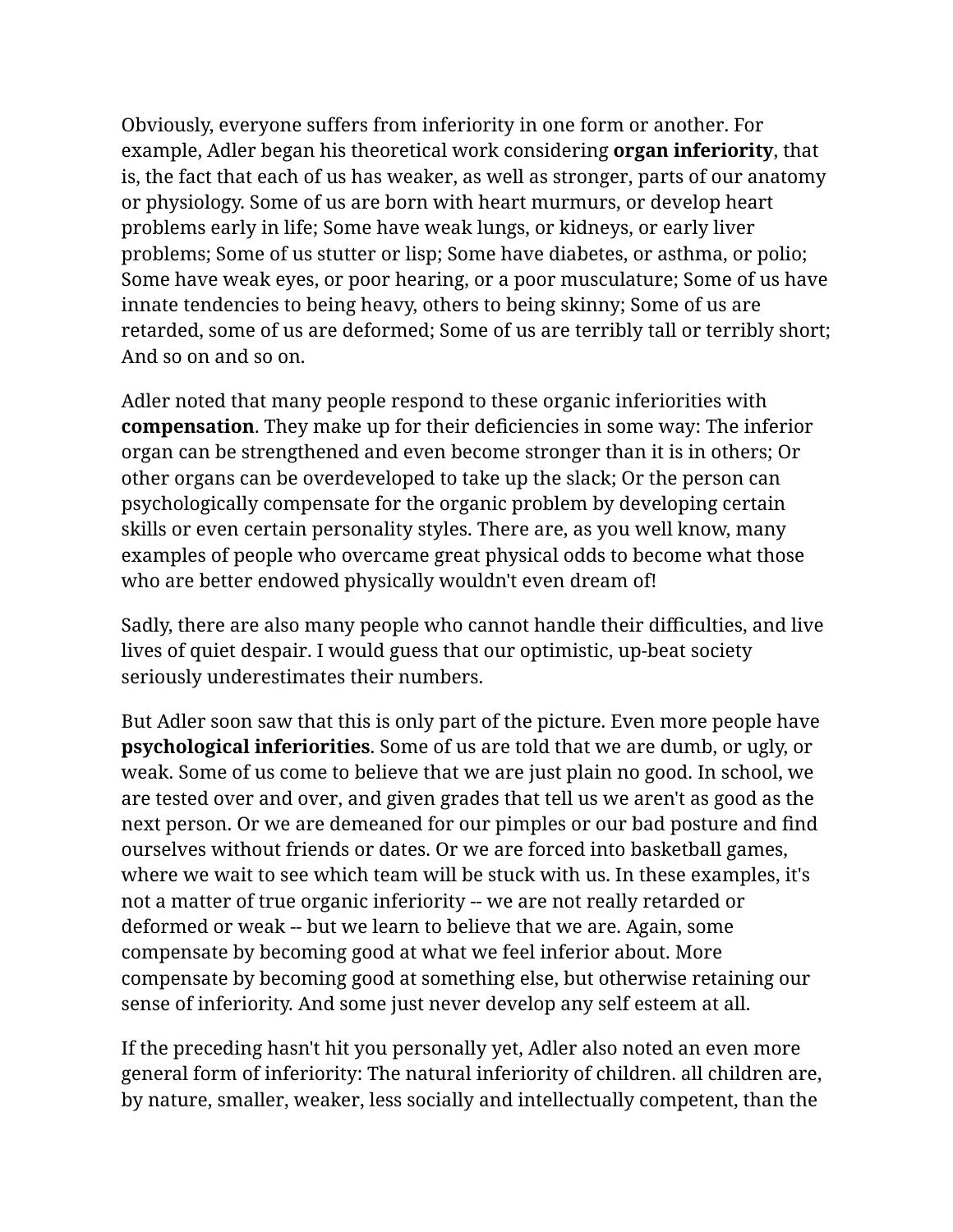adults around them. Adler suggested that, if we look at children's games, toys, and fantasies, they tend to have one thing in common: The desire to grow up, to be big, to be an adult. This kind of compensation is really identical with striving for perfection! Many children, however, are left with the feeling that other people will always be better than they are.

If you are overwhelmed by the forces of inferiority -- whether it is your body hurting, the people around you holding you in contempt, or just the general difficulties of growing up -- you develop an **inferiority complex**. Looking back on my own childhood, I can see several sources for later inferiority complexes: Physically, I've tended to be heavy, with some real "fat boy" stages along the way; Also, because I was born in Holland, I didn't grow up with the skills of baseball, football, and basketball in my genes; Finally, my artistically talented parents often left me -- unintentionally -- with the feeling that I'd never be as good as they were. So, as I grew up, I became shy and withdrawn, and concentrated on the only thing I was good at, school. It took a long time for me to realize my self-worth.

If you weren't "super-nerd," you may have had one of the most common inferiority complexes I've come across: "Math phobia!" Perhaps it started because you could never remember what seven times eight was. Every year, there was some topic you never quite got the hang of. Every year, you fell a little further behind. And then you hit the crisis point: Algebra. How could you be expected to know what "x" is when you still didn't know what seven times eight was?

Many, many people truly believe that they are not meant to do math, that they are missing that piece of their brains or something. I'd like to tell you here and now that anyone can do math, if they are taught properly and when they are really ready. That aside, you've got to wonder how many people have given up being scientists, teachers, business people, or even going to college, because of this inferiority complex.

But the inferiority complex is not just a little problem, it's a **neurosis**, meaning it's a life-size problem. You become shy and timid, insecure, indecisive, cowardly, submissive, compliant, and so on. You begin to rely on people to carry you along, even manipulating them into supporting you: "You think I'm smart / pretty / strong / sexy / good, don't you?" Eventually, you become a drain on them, and you may find yourself by yourself. Nobody can take all that selfcentered whining for long!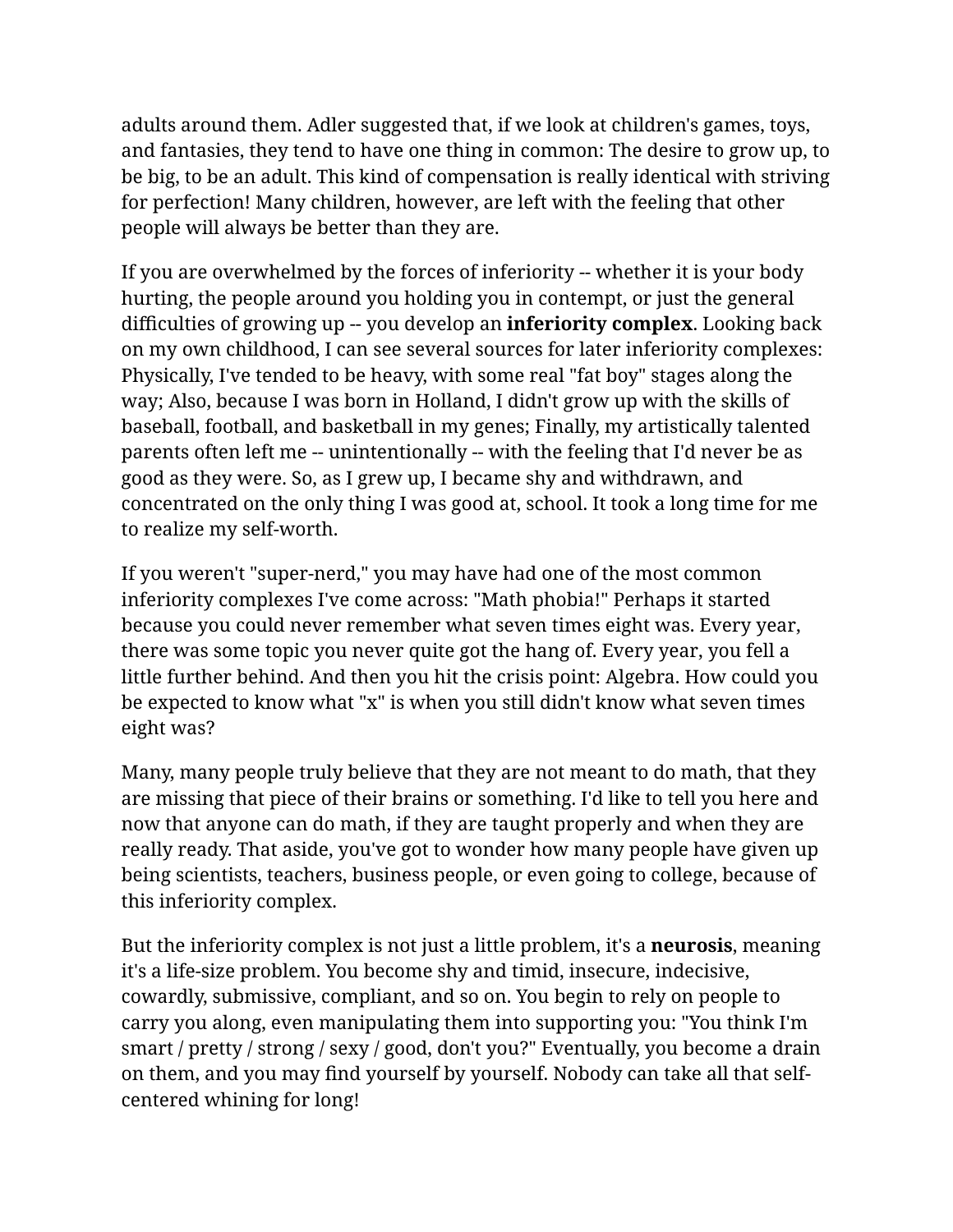There is another way in which people respond to inferiority besides compensation and the inferiority complex: You can also develop a **superiority complex**. The superiority complex involves covering up your inferiority by pretending to be superior. If you feel small, one way to feel big is to make everyone else feel even smaller! Bullies, braggarts, and petty dictators everywhere are the prime example. More subtle examples are the people who are given to attention-getting dramatics, the ones who feel powerful when they commit crimes, and the ones who put others down for their gender, race, ethnic origins, religious beliefs, sexual orientation, weight, height, etc. etc. Even more subtle still are the people who hide their feelings of worthlessness in the delusions of power afforded by alcohol and drugs.

#### **Psychological types**

Although all neurosis is, for Adler, a matter of insufficient social interest, he did note that three types could be distinguished based on the different levels of **energy** they involved:

The first is the **ruling type**. They are, from childhood on, characterized by a tendency to be rather aggressive and dominant over others. Their energy -- the strength of their striving after personal power -- is so great that they tend to push over anything or anybody who gets in their way. The most energetic of them are bullies and sadists; somewhat less energetic ones hurt others by hurting themselves, and include alcoholics, drug addicts, and suicides.

The second is the **leaning type**. They are sensitive people who have developed a shell around themselves which protects them, but they must rely on others to carry them through life's difficulties. They have low energy levels and so become dependent. When overwhelmed, they develop what we typically think of as neurotic symptoms: phobias, obsessions and compulsions, general anxiety, hysteria, amnesias, and so on, depending on individual details of their lifestyle.

The third type is the **avoiding type**. These have the lowest levels of energy and only survive by essentially avoiding life -- especially other people. When pushed to the limits, they tend to become psychotic, retreating finally into their own personal worlds.

There is a fourth type as well: the **socially useful type**. This is the healthy person, one who has both social interest and energy. Note that without energy,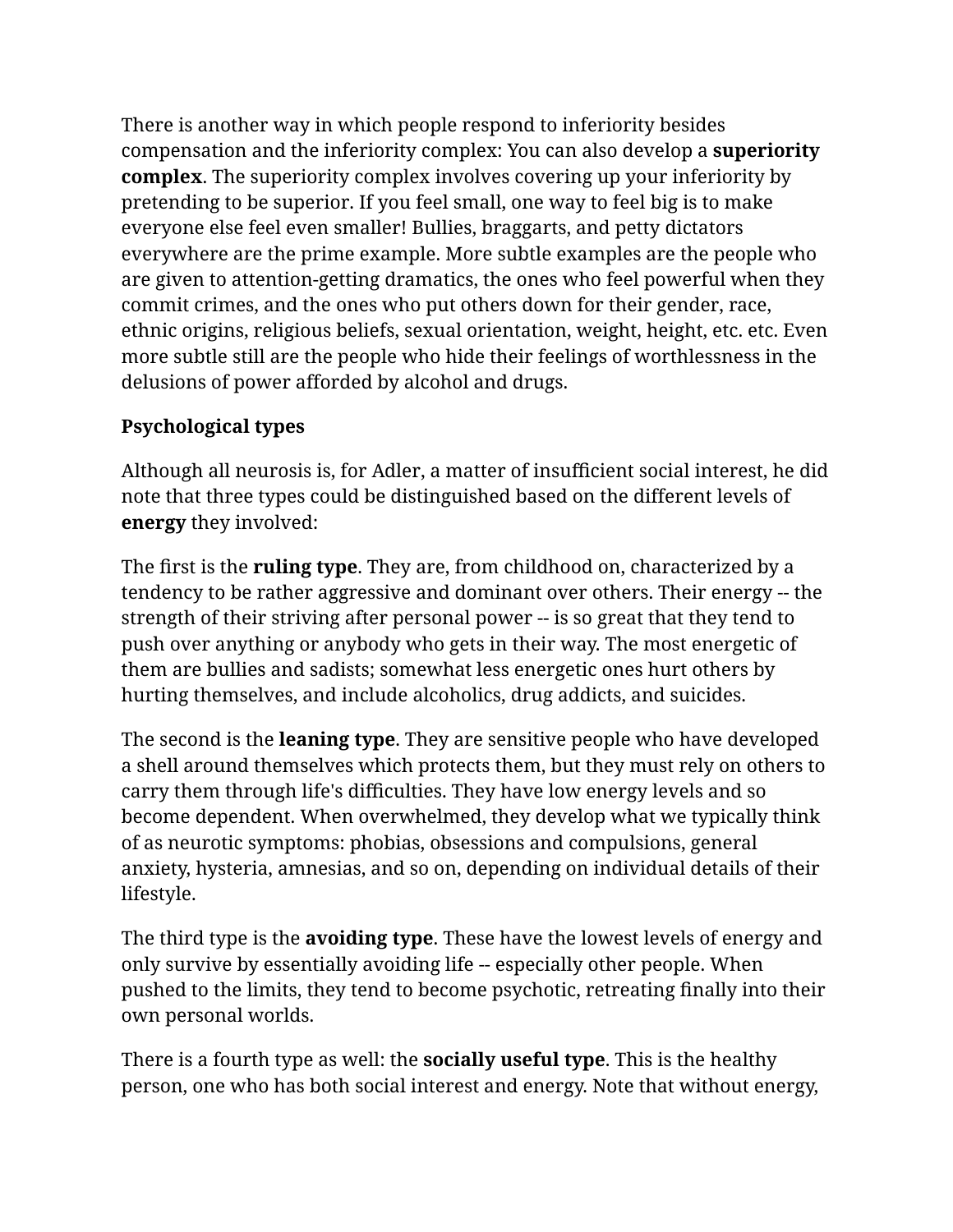you can't really have social interest, since you wouldn't be able to actually do anything for anyone!

Adler noted that his four types looked very much like the four types proposed by the ancient Greeks. They, too, noticed that some people are always sad, others always angry, and so on. But they attributed these temperaments (from the same root as temperature) to the relative presence of four bodily fluids called **humors**.

If you had too much yellow bile, you would be **choleric** (hot and dry) and angry all the time. The choleric is, roughly, the ruling type.

If you had too much phlegm, you would be **phlegmatic** (cold and wet) and be sluggish. This is roughly the leaning type.

If you had too much black bile -- and we don't know what the Greeks were referring to here -- you would be **melancholy** (cold and dry) and tend to be sad constantly. This is roughly the avoiding type.

And, if you had a lot of blood relative to the other humors, you be in a good humor, **sanguine** (warm and moist). This naturally cheerful and friendly person represents the socially useful type.

One word of warning about Adler's types: Adler believed very strongly that each person is a unique individual with his or her own unique lifestyle. The idea of types is, for him, only a **heuristic** device, meaning a useful fiction, not an absolute reality!

#### **Childhood**

Adler, like Freud, saw personality or lifestyle as something established quite early in life. In fact, the **prototype** of your lifestyle tends to be fixed by about five years old. New experiences, rather than change that prototype, tend to be interpreted in terms of the prototype, "force fit," in other words, into preconceived notions, just like new acquaintances tend to get "force fit" into our stereotypes.

Adler felt that there were three basic childhood situations that most contribute to a faulty lifestyle. The first is one we've spoken of several times: organ inferiorities, as well as early childhood diseases. They are what he called "overburdened," and if someone doesn't come along to draw their attention to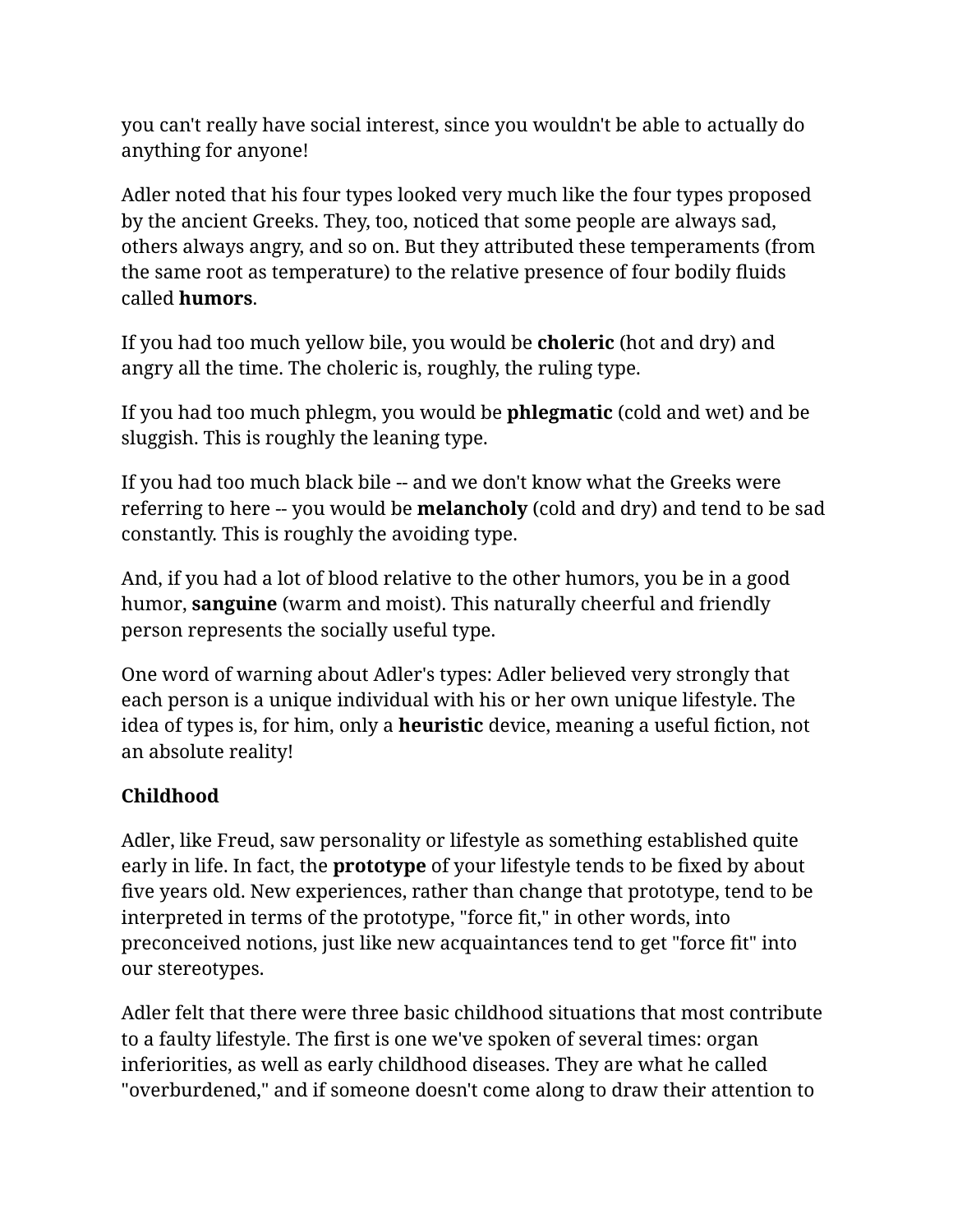others, they will remain focussed on themselves. Most will go through life with a strong sense of inferiority; A few will overcompensate with a superiority complex. Only with the encouragement of loved ones will some truly compensate.

The second is **pampering**. Many children are taught, by the actions of others, that they can take without giving. Their wishes are everyone else's commands. This may sound like a wonderful situation, until you realize that the pampered child fails in two ways: First, he doesn't learn to do for himself, and discovers later that he is truly inferior; And secondly, he doesn't learn any other way to deal with others than the giving of commands. And society responds to pampered people in only one way: hatred.

The third is **neglect**. A child who is neglected or abused learns what the pampered child learns, but learns it in a far more direct manner: They learn inferiority because they are told and shown every day that they are of no value; They learn selfishness because they are taught to trust no one. If you haven't known love, you don't develop a capacity for it later. We should note that the neglected child includes not only orphans and the victims of abuse, but the children whose parents are never there, and the ones raised in a rigid, authoritarian manner.

#### **Birth order**

Adler must be credited as the first theorist to include not only a child's mother and father and other adults as early influence on the child, but the child's brothers and sisters as well. His consideration of the effects of siblings and the order in which they were born is probably what Adler is best-known for. I have to warn you, though, that Adler considered birth-order another one of those heuristic ideas -- useful fictions -- that contribute to understanding people, but must be not be taken too seriously.

The **only child** is more likely than others to be pampered, with all the ill results we've discussed. After all, the parents of the only child have put all their eggs in one basket, so to speak, and are more likely to take special care -- sometimes anxiety-filled care -- of their pride and joy. If the parents are abusive, on the other hand, the only child will have to bear that abuse alone.

The **first child** begins life as an only child, with all the attention to him- or herself. Sadly, just as things are getting comfortable, the second child arrives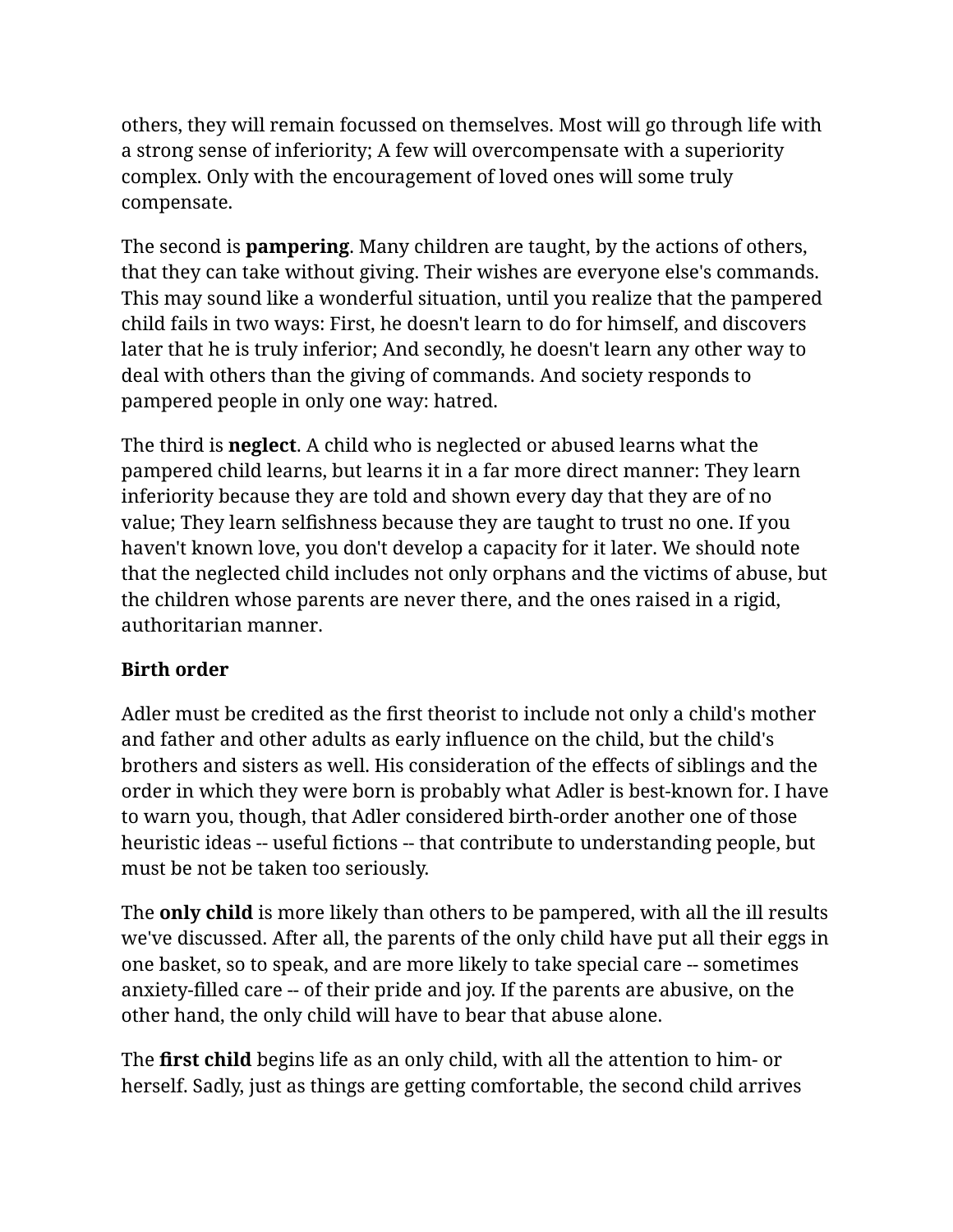and "**dethrones**" the first. At first, the child may battle for his or her lost position. He or she might try acting like the baby -- after all, it seems to work for the baby! -- only to be rebuffed and told to grow up. Some become disobedient and rebellious, others sullen and withdrawn. Adler believes that first children are more likely than any other to become problem children. More positively, first children are often precocious. They tend to be relatively solitary and more conservative than the other children in the family.

The **second child** is in a very different situation: He or she has the first child as a sort of "pace-setter," and tends to become quite competitive, constantly trying to surpass the older child. They often succeed, but many feel as if the race is never done, and they tend to dream of constant running without getting anywhere. Other "middle" children will tend to be similar to the second child, although each may focus on a different "competitor."

The **youngest child** is likely to be the most pampered in a family with more than one child. After all, he or she is the only one who is never dethroned! And so youngest children are the second most likely source of problem children, just behind first children. On the other hand, the youngest may also feel incredible inferiority, with everyone older and "therefore" superior. But, with all those "pace-setters" ahead, the youngest can also be driven to exceed all of them.

Who is a first, second, or youngest child isn't as obvious as it might seem. If there is a long stretch between children, they may not see themselves and each other the same way as if they were closer together. There are eight years between my first and second daughter and three between the second and the third: That would make my first daughter an only child, my second a first child, and my third the second and youngest! And if some of the children are boys and some girls, it makes a difference as well. A second child who is a girl might not take her older brother as someone to compete with; A boy in a family of girls may feel more like the only child; And so on. As with everything in Adler's system, birth order is to be understood in the context of the individual's own special circumstances.

#### **Diagnosis**

In order to help you to discover the "fictions" your lifestyle is based upon, Adler would look at a great variety of things -- your birth-order position, for example. First, he might examine you and your medical history for any possible organic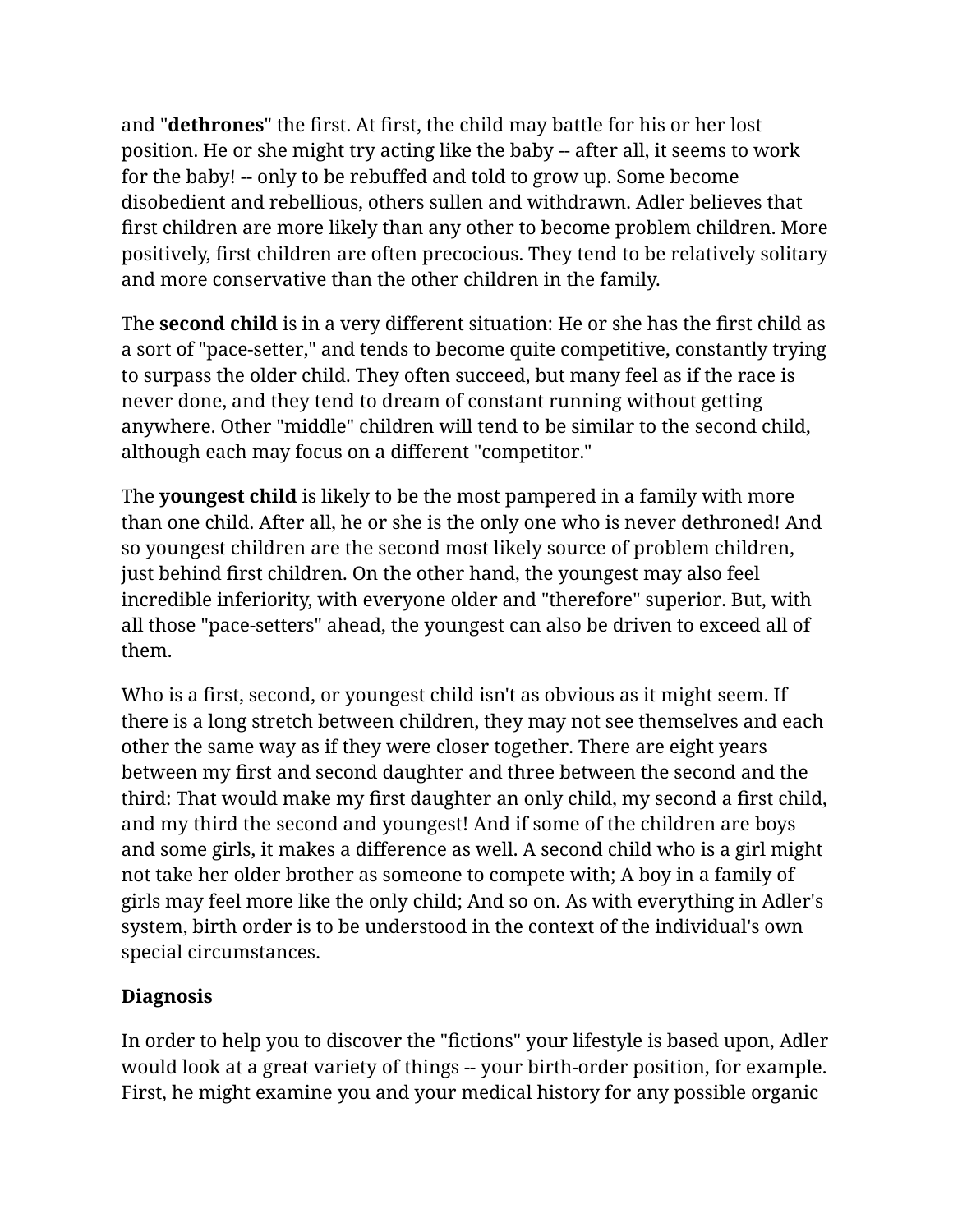roots to your problem. A serious illness, for example, may have side effects that closely resemble neurotic and psychotic symptoms.

In your very first session with you, he might ask for your **earliest childhood memory**. He is not so much looking for the truth here as for an indication of that early prototype of your present lifestyle. If your earliest memory involves security and a great deal of attention, that might indicate pampering; If you recall some aggressive competition with your older brother, that might suggest the strong strivings of a second child and the "ruling" type of personality; If your memory involves neglect and hiding under the sink, it might mean severe inferiority and avoidance; And so on.

He might also ask about any childhood problems you may have had: Bad habits involving eating or the bathroom might indicate ways in which you controlled your parents; Fears, such as a fear of the dark or of being left alone, might suggest pampering; Stuttering is likely to mean that speech was associated with anxiety; Overt aggression and stealing may be signs of a superiority complex; Daydreaming, isolation, laziness, and lying may be various ways of avoiding facing one's inferiorities.

Like Freud and Jung, dreams (and daydreams) were important to Adler. He took a more direct approach to them, though: Dreams are an expression of your style of life and, far from contradicting your daytime feelings, are unified with your conscious life. Usually, they reflect the goals you have and the problems you face in reaching them. If you can't remember any dreams, Adler isn't put off: Go ahead and fantasize right then and there. Your fantasies will reflect your lifestyle just as well.

Adler would also pay attention to how you express yourself: Your posture, the way you shake hands, the gestures you use, how you move, your "body language," as we say today. He notes that pampered people often lean against something! Even your sleep postures may contribute some insight: A person who sleeps in the fetal position with the covers over his or her head is clearly different from one who sprawls over the entire bed completely uncovered!

He would also want to know the exogenous factors, the events that triggered the symptoms that concern you. He gives a number of common triggers: Sexual problems, like uncertainty, guilt, the first time, impotence, and so on; The problems women face, such as pregnancy and childbirth and the onset and end of menstruation; Your love life, dating, engagement, marriage, and divorce;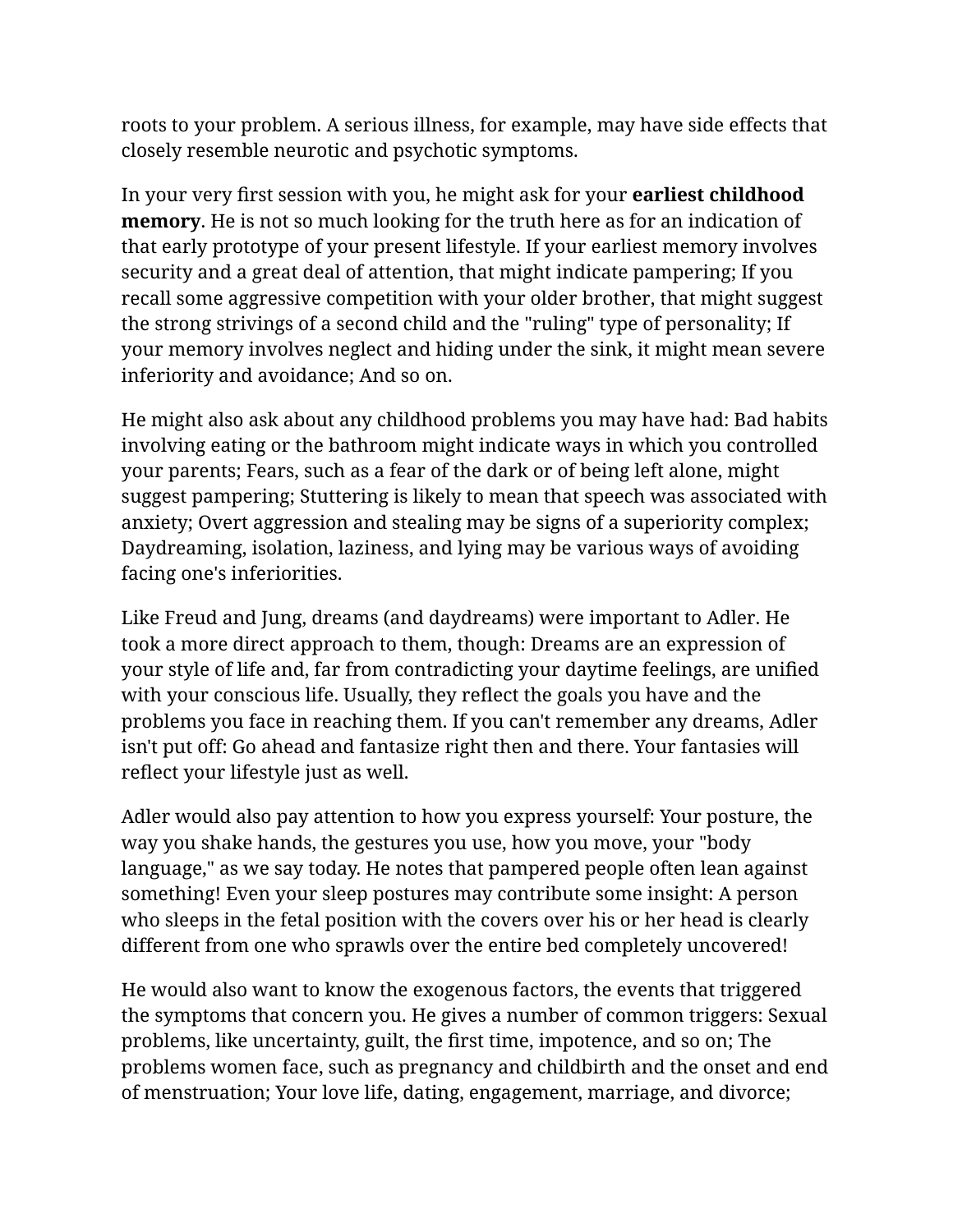Your work life, including school, exams, career decisions, and the job itself; And mortal danger or the loss of a loved one.

Last, and not least, Adler was open to the less rational and scientific, more artlike side of diagnosis: He suggested we not ignore empathy, intuition, and just plain guess-work!

### **Therapy**

There are considerable differences between Adler's therapy and Freud's: First, Adler preferred to have everyone sitting up and talking face to face. Further, he went to great lengths to avoid appearing too authoritarian. In fact, he advised that the therapist never allow the patient to force him into the role of an authoritarian figure, because that allows the patient to play some of the same games he or she is likely to have played many times before: The patient may set you up as a savior, only to attack you when you inevitably reveal your humanness. By pulling you down, they feel as if they are raising themselves, with their neurotic lifestyles, up.

This is essentially the explanation Adler gave for resistance: When a patient forgets appointments, comes in late, demands special favors, or generally becomes stubborn and uncooperative, it is not, as Freud thought, a matter of repression. Rather, resistance is just a sign of the patient's lack of courage to give up their neurotic lifestyle.

The patient must come to understand the nature of his or her lifestyle and its roots in self-centered fictions. This understanding or insight cannot be forced: If you just tell someone "look, here is your problem!" he or she will only pull away from you and look for ways of bolstering their present fictions. Instead, A patient must be brought into such a state of feeling that he likes to listen, and wants to understand. Only then can he be influenced to live what he has understood. (Ansbacher and Ansbacher, 1956, p. 335.) It is the patient, not the therapist, who is ultimately responsible for curing him- or herself.

Finally, the therapist must encourage the patient, which means awakening his or her social interest, and the energy that goes with it. By developing a genuine human relationship with the patient, the therapist provides the basic form of social interest, which the patient can then transfer to others.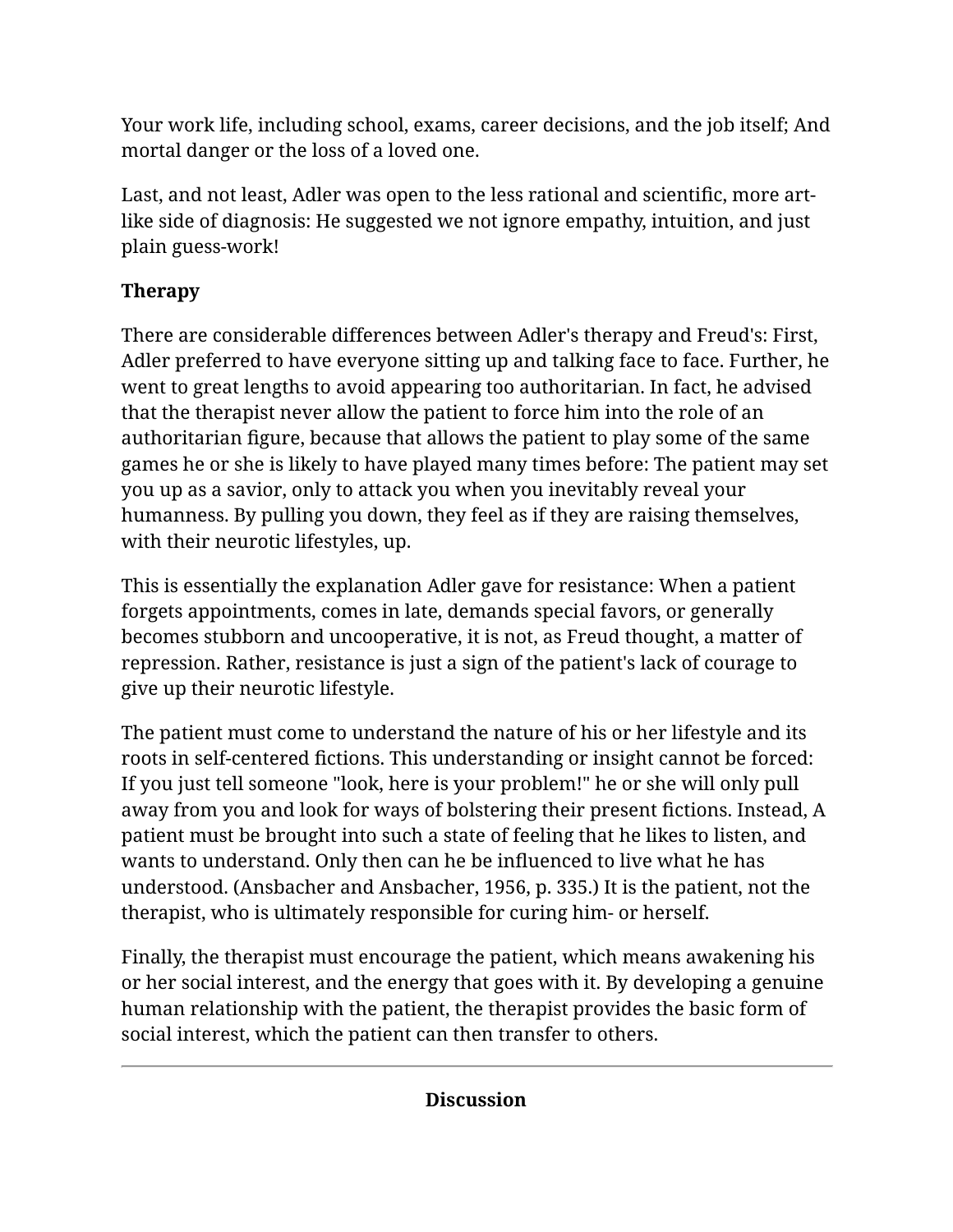Although Adler's theory may be less interesting than Freud's, with its sexuality, or Jung's, with its mythology, it has probably struck you as the most commonsensical of the three. Students generally like Adler and his theory. In fact, quite a few personality theorists like him, too. Maslow, for example, once said that, the older he gets, the more right Adler seems. If you have some knowledge of Carl Rogers' brand of therapy, you may have noticed how similar it is to Adler's. And a number of students of personality theories have noted that the theorists called Neo-Freudians -- Horney, Fromm, and Sullivan -- should really have been called Neo-Adlerians.

And so the "positives" of Adler's theory don't really need to be listed: His clear descriptions of people's complaints, his straight-forward and common-sense interpretations of their problems, his simple theoretical structure, his trust and even affection for the common person, all make his theory both comfortable and highly influential.

#### **Problems**

Criticisms of Adler tend to involve the issue of whether or not, or to what degree, his theory is scientific. The mainstream of psychology today is experimentally oriented, which means, among other things, that the concepts a theory uses must be measurable and manipulable. This in turn means that an experimental orientation prefers physical or behavioral variables. Adler, as you saw, uses basic concepts that are far from physical and behavioral: Striving for perfection? How do you measure that? Or compensation? Or feelings of inferiority? Or social interest? The experimental method also makes a basic assumption: That all things operate in terms of cause and effect. Adler would certainly agree that physical things do so, but he would adamantly deny that people do! Instead, he takes the teleological route, that people are "determined" by their ideals, goals, values, "final fictions." Teleology takes the necessity out of things: A person doesn't have to respond a certain way to a certain circumstance; A person has choices to make; A person creates his or her own personality or lifestyle. From the experimental perspective, these things are illusions that a scientist, even a personality theorist, dare not give in to.

Even if you are open to the teleological approach, though, there are criticisms you can make regarding how scientific Adler's theory is: Many of the details of his theory are too anecdotal, that is, are true in particular cases, but don't necessarily have the generality Adler seems to claim for them. A first child